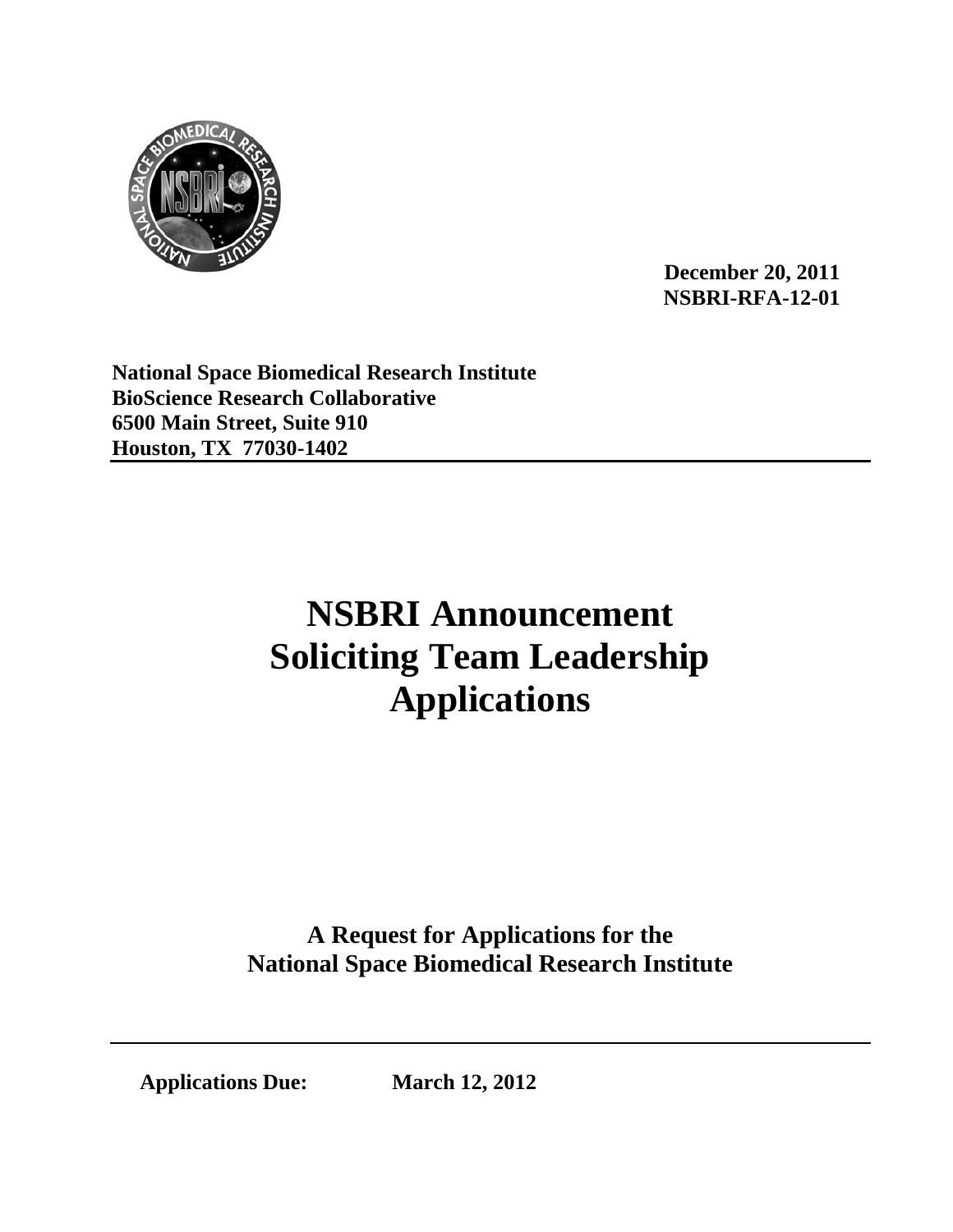# **TABLE OF CONTENTS**

| <b>Summary of Opportunity</b> |                                                                                              | $\mathbf{1}$   |
|-------------------------------|----------------------------------------------------------------------------------------------|----------------|
|                               | Appendix A: NSBRI Request for Applications Soliciting<br><b>Team Leadership Applications</b> | 3              |
| I.                            | Introduction                                                                                 | 3              |
| II.                           | Award Information and Eligibility                                                            | $\overline{4}$ |
| III.                          | <b>Application Procedures</b>                                                                | $\overline{4}$ |
| IV.                           | <b>Review and Selection Process</b>                                                          | 5              |
|                               | Appendix B: National Space Biomedical Research Institute<br>Policy on Team Leadership        | 6              |
| I.                            | Overview                                                                                     | 6              |
| П.                            | Duties and Responsibilities                                                                  | 6              |
| III.                          | Qualifications                                                                               | 7              |
| IV.                           | Term of Service                                                                              |                |
| V.                            | <b>Funding and Authority</b>                                                                 | $\tau$         |
| VI.                           | Selection                                                                                    | 8              |
| VII.                          | <b>Training and Support</b>                                                                  | 8              |
| VIII.                         | <b>Performance Evaluation</b>                                                                | 8              |
| IX.                           | Conflict of Interest                                                                         | 9              |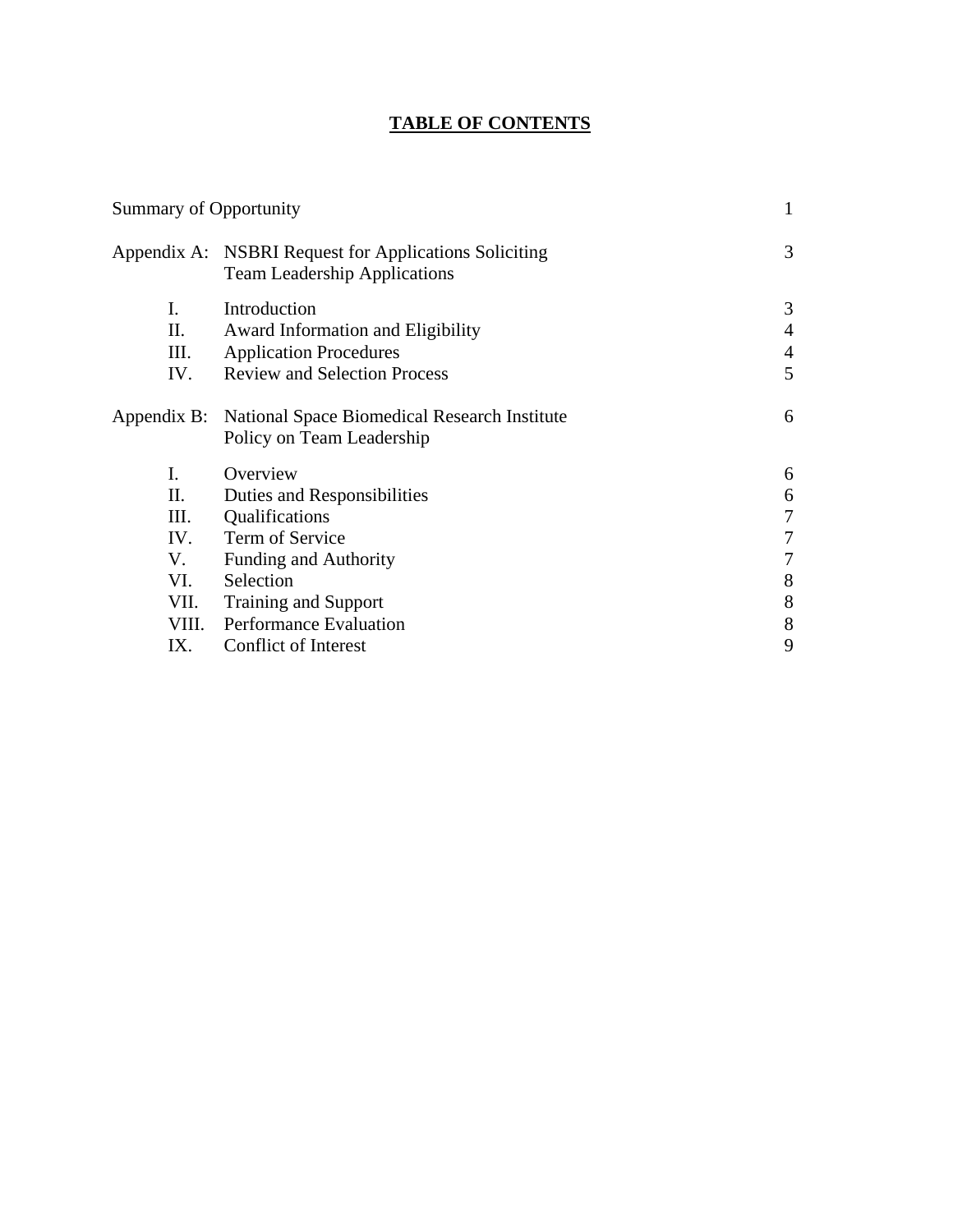# **NSBRI Request for Applications Soliciting Team Leadership Applications**

# **Summary of Opportunity**

This National Space Biomedical Research Institute (NSBRI) Request for Applications (RFA) solicits proposals for Team Leadership positions. Each of the NSBRI science and technology teams consists of a set of complementary projects focused on a common research theme. Team Leaders are responsible for team management, coordination and integration. A single Team Leader, assisted by an Associate Team Leader, heads each science and technology team and is responsible for developing and implementing the team's strategic plan, in partnership with NSBRI senior management and NASA.

Eligible applicants to this NSBRI-RFA, whether as Team Leader or Associate Team Leader, must have at least one of the following:

- A currently funded NSBRI research grant that expires no sooner than June 1, 2013; or,
- An application for an NSBRI research grant that is currently pending (e.g., the applicant for Team Leadership has submitted a Step-2 proposal in response to the NSBRI portion of NRA NNJ11ZSA002NA, "Research and Technology Development to Support Crew Health and Performance in Space Exploration Missions.")

The term of the award is for a maximum of three years. It requires simultaneous funding of an NSBRI research grant. Team Leadership awards are competitively renewable. It is not necessary to respond to this NSBRI-RFA to become an Associate Team Leader (see Appendix B).

Awards are funded at an amount of \$120,000 total costs per annum per team divided as follows: \$60,000 for Team Leaders, \$30,000 for Associate Team Leaders, and \$30,000 for team activities in the NSBRI Consolidated Research Facility located in the BioScience Research Collaborative in Houston. A budget is not necessary for completion of an application.

In this NSBRI-RFA,

- Appendix A provides a description of the opportunity and instructions for proposal submission.
- Appendix B contains the NSBRI Policy on Team Leadership.

The following items apply only to this NSBRI-RFA:

| <b>Solicitation NSBRI-RFA Identifier:</b> | NSBRI-RFA-12-01                       |
|-------------------------------------------|---------------------------------------|
| <b>Application Format Required:</b>       | Electronic application by email       |
| <b>Addressed to:</b>                      | <b>NSBRI Science Office</b>           |
| <b>Attention:</b>                         | Ms. Kimberly Friddle; friddle@bcm.edu |
| <b>Proposals Due:</b>                     | March 12, 2012, 5 p.m. CT             |
| <b>Funding Begins:</b>                    | May 1, 2012                           |
| <b>Selecting Official:</b>                | <b>NSBRI</b> Director                 |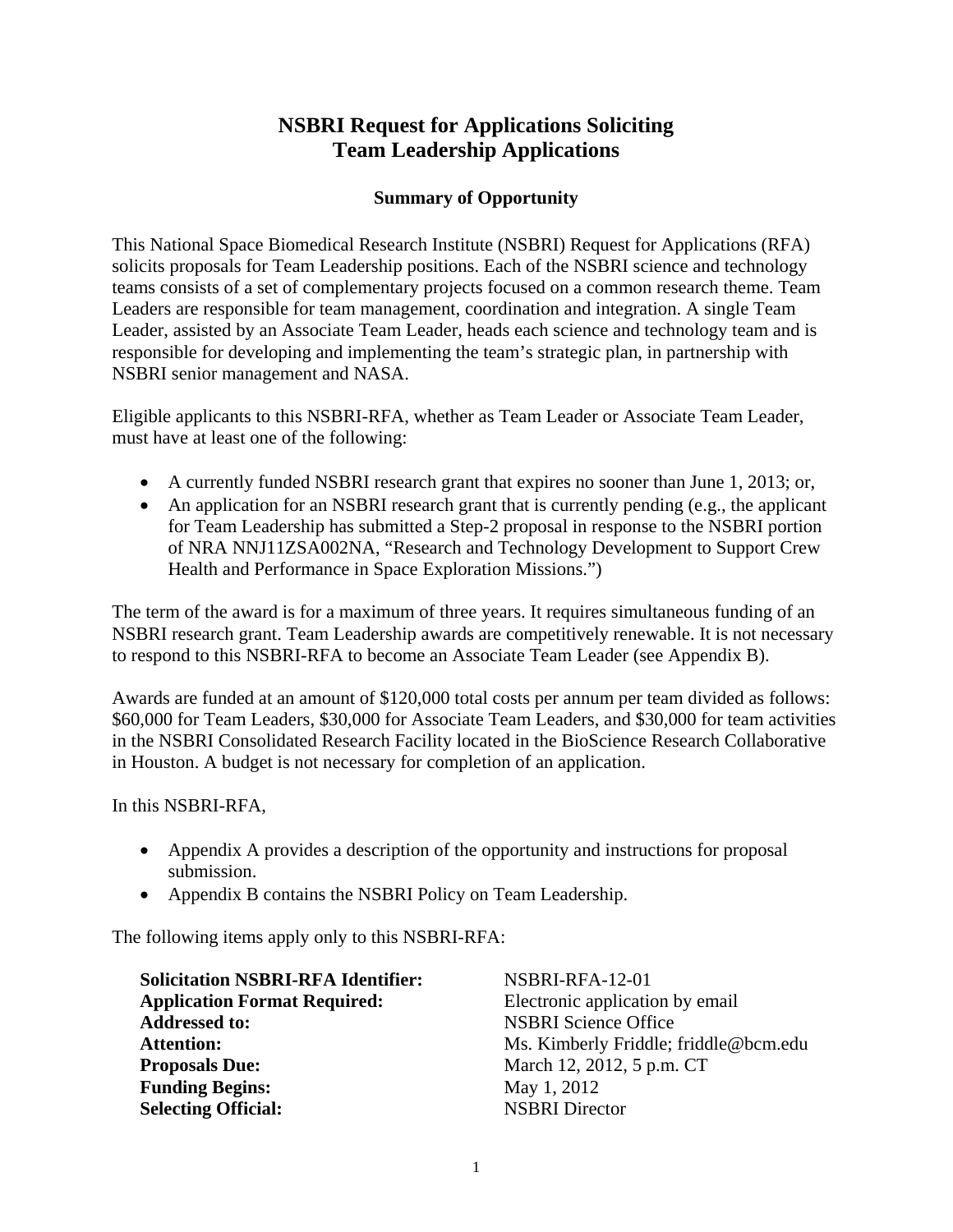Information about NSBRI and its existing programs is available online at www.nsbri.org or from:

> Dorit Donoviel, Ph.D. Deputy Chief Scientist National Space Biomedical Research Institute BioScience Research Collaborative 6500 Main Street, Suite 910 Houston, TX 77030-1402 Telephone: 713-798-7412 Fax: 713-798-7413 Email: donoviel@bcm.edu

Your interest and cooperation in participating in this effort are appreciated.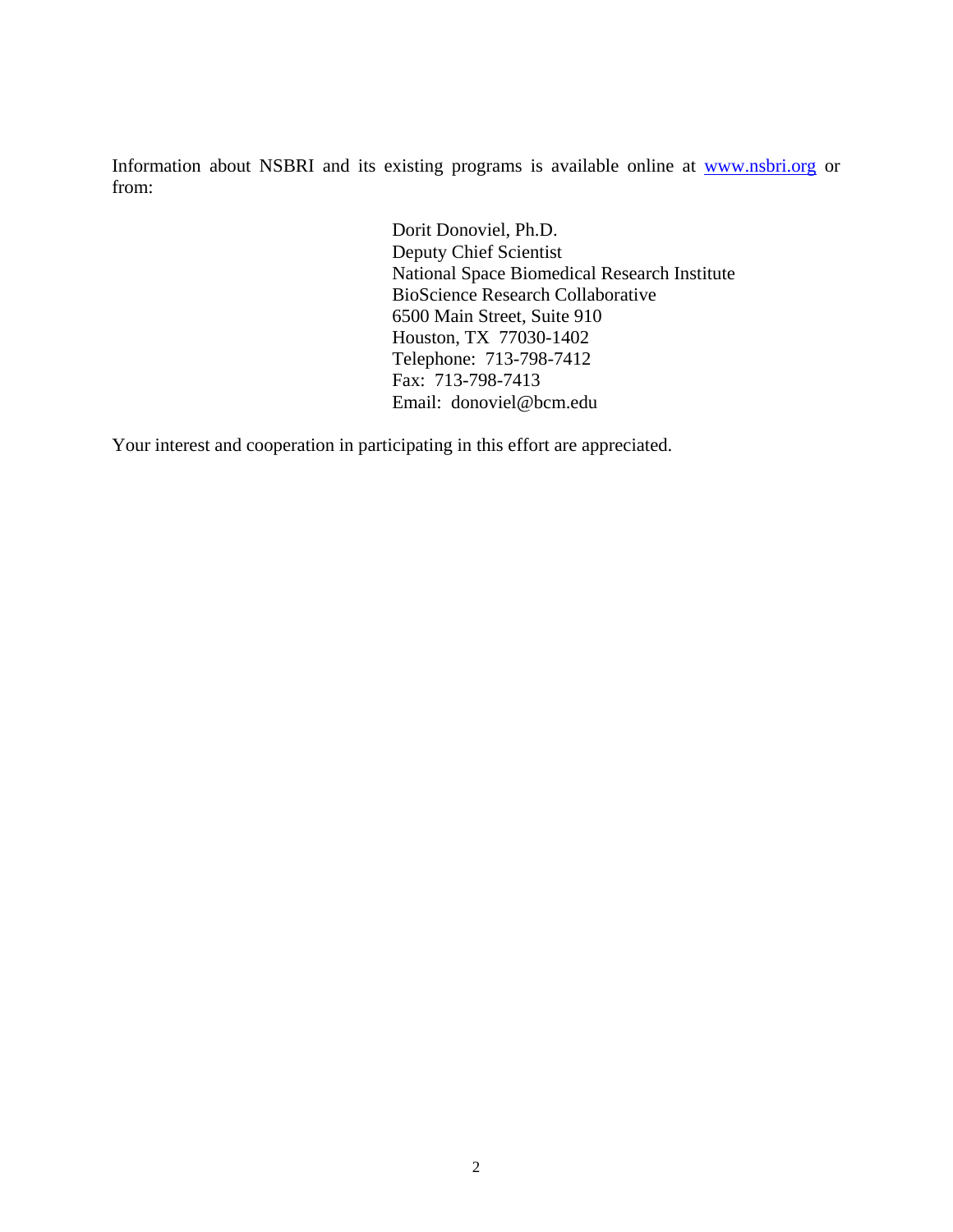# **NSBRI Request for Applications Soliciting Team Leadership Applications**

# **NOTE: It is important for applicants to read carefully all of the instructions in this**

**NSBRI-RFA.** The appendices include guidelines, requirements and policies concerning Team Leadership. They contain instructions for preparing and submitting proposals, and define the administrative procedures governing the particular components described in this NSBRI-RFA.

# **I. Introduction**

NSBRI is a NASA-supported, nonprofit research consortium charged with developing countermeasures for potential biomedical problems associated with human spaceflight. NSBRI's current science and technology program, aligned with the Human Research Roadmap (http://humanresearchroadmap.nasa.gov), consists of approximately 45 projects organized into research teams. Details concerning NSBRI can be found at www.nsbri.org.

Team Leaders and Associate Team Leaders play a pivotal role in leading the research teams, guiding the Institute's programs and helping to ensure the ultimate success of the Institute. Their expertise and "hands-on" approach to science management adds value across projects and across teams. Team Leadership is guided by the Institute's Strategic Plan and by NASA Human Research Program needs and requirements. The stature and reputation of Team Leaders and Associate Team Leaders encourage other scientists to apply to become team members, and NSBRI Team Leadership plays an important role in facilitating productive interactions between NASA investigators and those in the biomedical community at large. Team Leadership is charged with adding value to their teams by enabling appropriate synergies to advance the mission of NSBRI and its partnership with NASA.

NSBRI invites applications to lead an existing team in one of seven areas:

- 1. *Cardiovascular Alterations* Determining the effect of long-duration spaceflight on the heart and blood vessels and researching ways to reduce the risks and to improve pre-flight detection and management of cardiovascular diseases.
- 2. *Human Factors and Performance*  Reducing performance errors and mitigating habitability, environmental and behavioral factors that pose significant risks to mission success.
- 3. *Musculoskeletal Alterations*  Understanding and mitigating bone and muscle loss during spaceflight.
- 4. *Neurobehavioral and Psychosocial Factors* Investigating methods and tools to predict, prevent, detect and mitigate neurocognitive and psychosocial decrements in the space environment.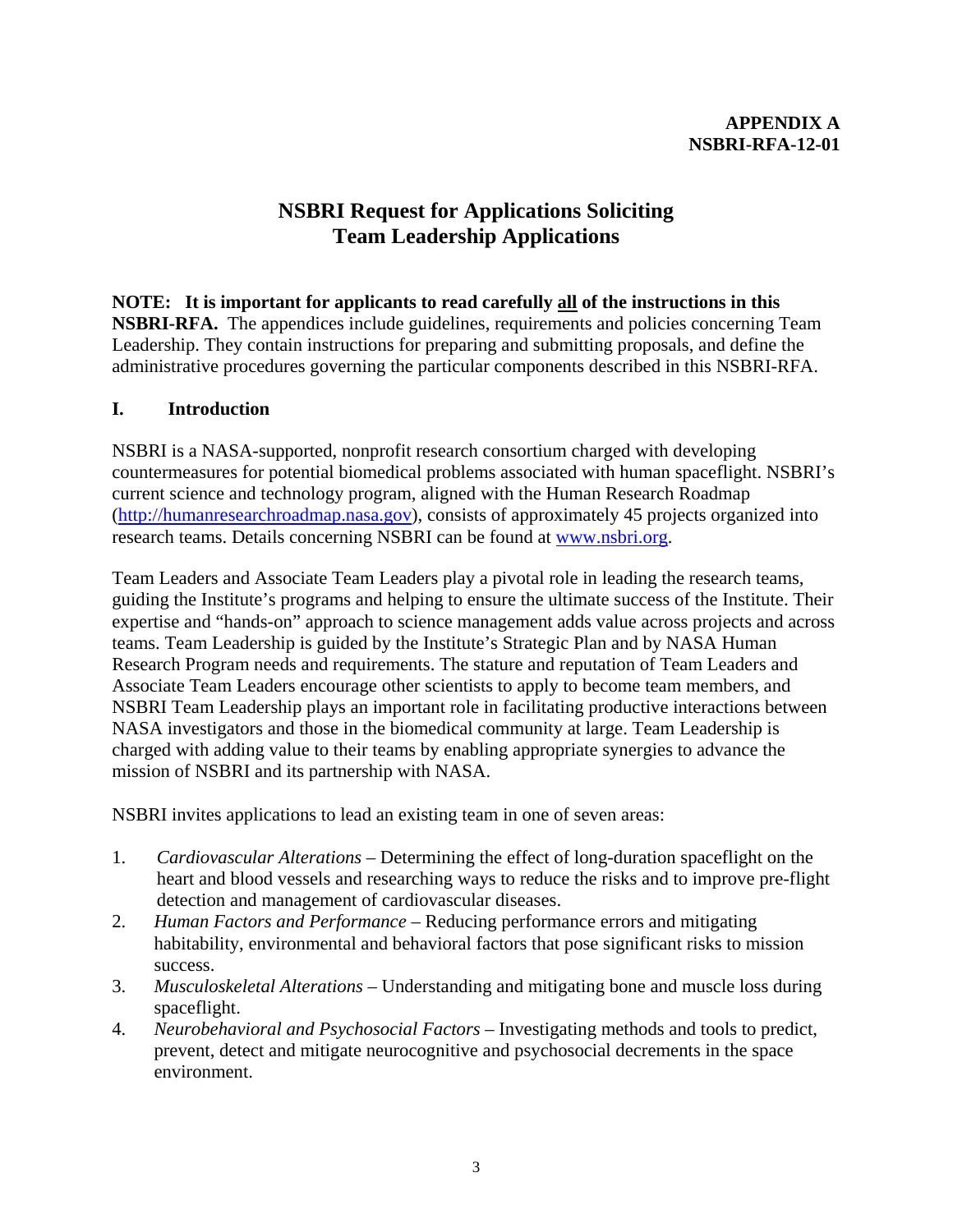- 5. *Radiation Effects* Determining the risks of space radiation with an emphasis on acute effects, and mitigating these effects through countermeasure testing.
- 6. *Sensorimotor Adaptation* Addressing the problems of space motion sickness and disorientation during flight and the post-flight problems of balance and gaze disorders.
- 7. *Smart Medical Systems and Technology*  Developing new methods of noninvasive medical monitoring, diagnosis and therapy using small, low-power instrumentation for use on space missions.

# **II. Award Information and Eligibility**

This NSBRI-RFA is open to all applicants who meet at least one of the following criteria:

- Principal investigator on a currently funded NSBRI research grant that expires no sooner than June 1, 2013; or,
- Principal investigator on an NSBRI research application that is currently under review for funding (e.g., the applicant for Team Leadership has submitted a Step-2 proposal in response to the NSBRI portion of NRA NNJ11ZSA002NA, "Research and Technology Development to Support Crew Health and Performance in Space Exploration Missions.")

The term of the award is for a maximum of three years. A Team Leadership award requires simultaneous funding of an NSBRI research grant. Team Leadership awards are competitively renewable. It is not necessary to respond to this NSBRI-RFA to become an Associate Team Leader.

Awards are funded at an amount of \$120,000 total costs per annum per team: \$60,000 for Team Leaders, \$30,000 for Associate Team Leaders, and \$30,000 for team activities in the NSBRI Consolidated Research Facility located in the BioScience Research Collaborative in Houston. A budget is not necessary for completion of an application.

# **III. Application Procedures**

Applications are to be submitted electronically as a PDF or Word document. There should be one-inch margins on all four paper edges and use of a standard 12-point font, such as Times New Roman. On the first page, include the title "NSBRI-RFA-12-01 Team Leadership Application" and the name of the team(s) that you are applying to lead. Include your name on all pages of the document.

Divide the document into seven sections labeled according to the following questions:

- 1. Why do you wish to take an NSBRI Team Leadership position?
- 2. What previous scientific experience qualifies you for a Team Leadership position?
- 3. What previous management experience qualifies you for a Team Leadership position?
- 4. Describe the vision for the team over the next three years. What particular human spaceflight risks and gaps should your team address?
- 5. How will you facilitate the maturation of your team's research and technology projects and their transition to operational use?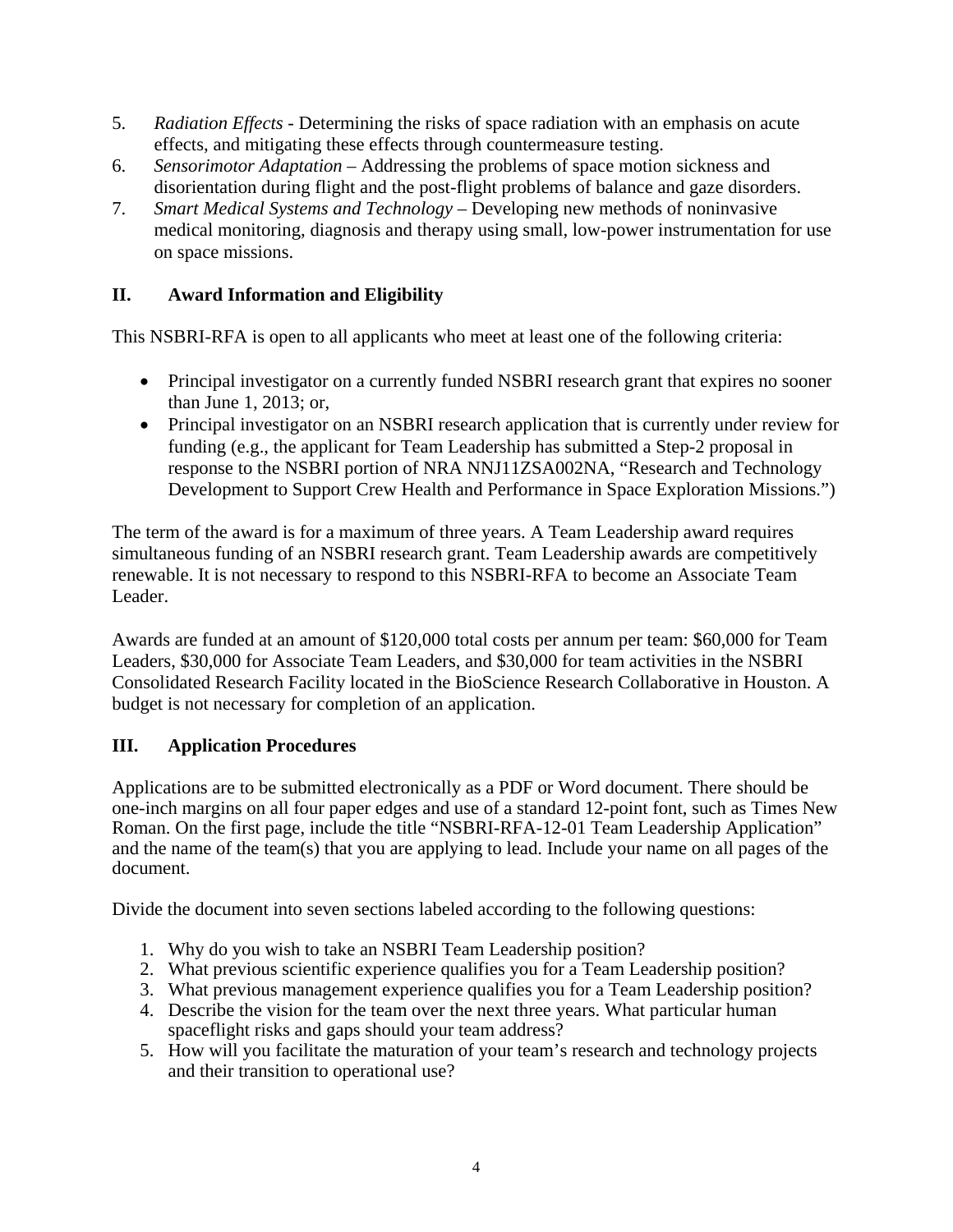- 6. How will you foster intra-team and inter-team collaborations to create value that is greater than the sum of the parts?
- 7. What strategies will you employ to facilitate productive interactions with NASA colleagues?

The application consists of your answers to these questions, wherein each section has a character limit of 2,500 characters (not including the characters in the question itself). Responses that exceed this limit will be truncated at 2,500 characters prior to being forwarded for review.

It is optional to specify whether you are applying for a Team Leader position and/or an Associate Team Leader position.

Completed applications must be submitted electronically by 5:00 p.m. CT, Monday, March 12, 2012. Applications are to be sent to Ms. Kimberly Friddle, NSBRI Science Office Coordinator, at friddle@bcm.edu. Acknowledgement of your submission will be sent to you electronically.

Please direct questions concerning this application procedure to Ms. Friddle, who can be reached by email at friddle@bcm.edu or by calling 713-798-7412.

# **IV. Review and Selection Process**

Only complete applications will be considered for review. The seven sections of the application will be discussed by members of the Institute's External Advisory Council (EAC) using the criteria set forth in the NSBRI Policy on Team Leadership (Appendix B). Each section will carry equal weight. The EAC will make recommendations concerning Team Leadership for each team. These recommendations will be discussed with senior management of NSBRI and NASA's Human Research Program, prior to selection by the NSBRI Director.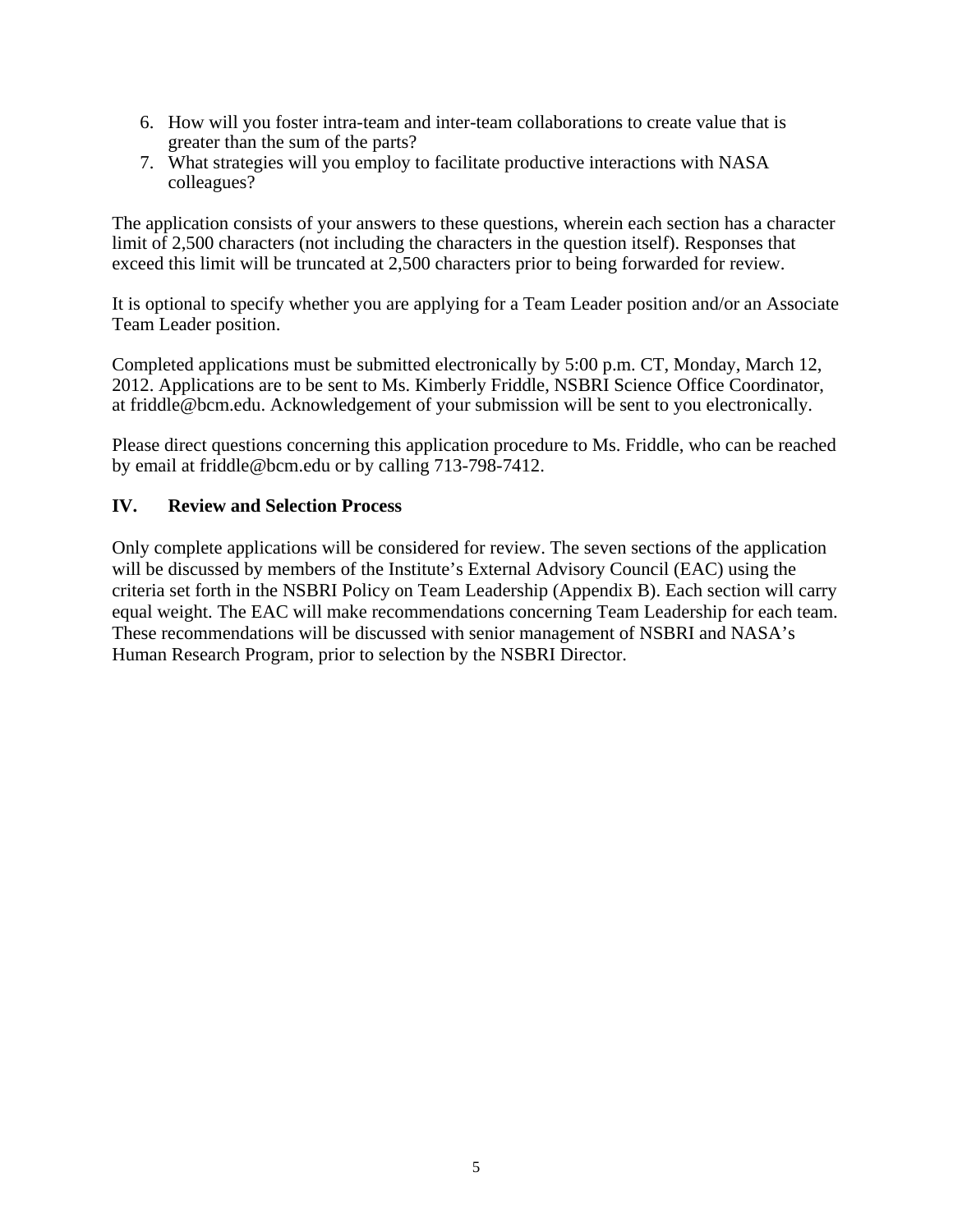#### **APPENDIX B NSBRI-RFA-12-01**

# **NATIONAL SPACE BIOMEDICAL RESEARCH INSTITUTE POLICY ON TEAM LEADERSHIP**

#### **(December 2011)**

#### **I. Overview**

Each team in the NSBRI Science and Technology Program is led by a single Team Leader who is assisted by an Associate Team Leader. Team Leaders and Associate Team Leaders play a pivotal role in leading the research teams, guiding the Institute's programs, and helping to ensure the ultimate success of the Institute. Their expertise and "hands-on" approach to science management adds value across projects and across teams. Team Leadership is guided by the Institute's Strategic Plan and by NASA Human Research Program (HRP) needs and requirements. The stature and reputation of Team Leaders and Associate Team Leaders encourage other scientists to apply to become team members, and NSBRI Team Leadership plays an important role in facilitating productive interactions between NASA investigators and those in the biomedical community at large. Team Leadership is charged with adding value to their teams by enabling appropriate synergies to advance the mission of NSBRI and its partnership with NASA. In particular, Team Leadership is expected to actively facilitate working relationships with relevant discipline leads within the NASA HRP at Johnson Space Center.

#### **II. Duties and Responsibilities**

Team Leaders are responsible for:

- Preparing and periodically updating the Team Strategic Plan, which is aligned with the Institute mission, NASA priorities, HRP Risks and Gaps, and available resources;
- Working with team investigators on projects that ensure scientific and operational synergy and lead to productive countermeasure development;
- Maintaining appropriate communication links among team investigators and other Team Leaders;
- Reporting team progress to NSBRI senior management and the Institute's External Advisory Council (EAC);
- Coordinating team activities with NASA scientists, engineers, physicians and other personnel, and pursuing involvement with NASA operational activities;
- Disseminating knowledge about team progress to NASA, the scientific community and the general public;
- Nurturing opportunities and seeking funding support for collaborative team efforts;
- Facilitating transition of research products to operational use; and,
- Acting as the senior NSBRI representative in the team's discipline.

Team Leaders report to the NSBRI Associate Director.

Associate Team Leaders assist Team Leaders in carrying out the above activities.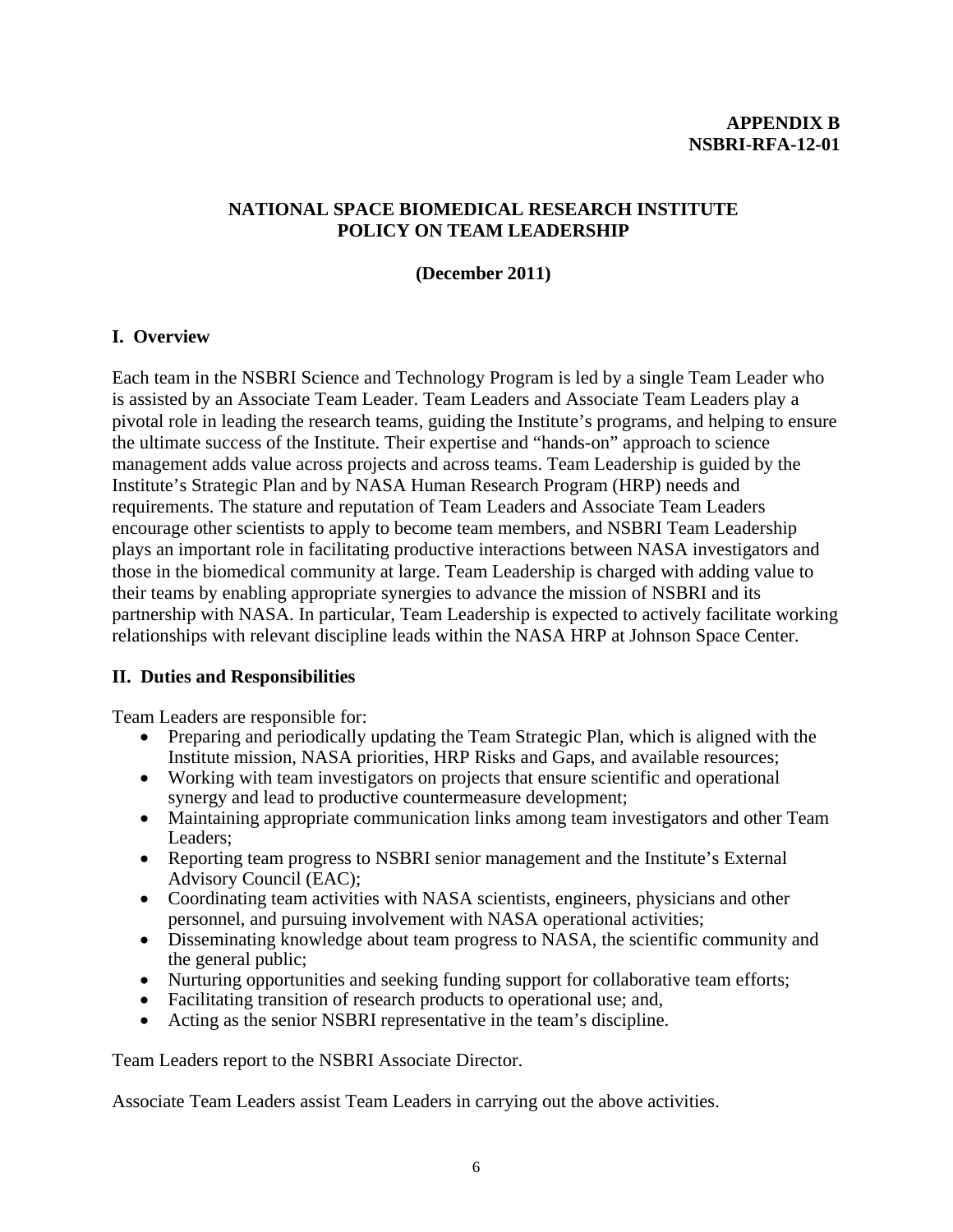# **III. Qualifications**

Team Leaders are NSBRI-funded principal investigators who possess the following qualifications:

- Intermediate or senior rank at a recognized research facility or educational institution;
- Demonstrated record of securing independent competitive research funding for the last five years;
- Recognized within the biomedical community as an outstanding research contributor;
- Manifest broad scientific understanding across the team's research area (prior involvement with a NASA flight investigation is beneficial);
- Demonstrated leadership and program/group management skills, as evidenced by service as a section head, department chair, dean, research center director or principal investigator on a program project;
- Exhibit good communication, public speaking and organizational skills; and,
- Show a willingness and availability to spend the time and energy necessary to fulfill the role of Team Leader.

Associate Team Leaders are principal investigators on NSBRI-funded projects who possess at least the first four of the above qualifications required for a Team Leader. Generally, Team Leaders and Associate Team Leaders are not from the same institution.

# **IV. Term of Service**

Team Leaders are appointed by the Director for a term that corresponds with the term of their NSBRI-funded research project (generally three years), subject to satisfactory performance as determined by their annual performance review. The Team Leader appoints an Associate Team Leader for a term that does not exceed the Team Leader's term of service. The Team Leader's term is competitively renewable.

# **V. Funding and Authority**

Team Leaders and Associate Team Leaders are provided with discretionary funds to enable them to carry out team duties and responsibilities. Latitude is provided concerning the expenditure of these funds within the guidelines of the involved institutions. Such funds may be used for support personnel, team meetings, special travel and other expenses generally associated with team communication and operations. However, these funds may not be used to support research. Of these funds, NSBRI will hold in reserve \$30,000 per annum per team to cover expenses related to team activities and research and technology demonstrations to be conducted at NSBRI's Consolidated Research Facility at the BioScience Research Collaborative in Houston.

Team Leaders are ultimately responsible for carrying out the duties and responsibilities listed in Section II. They are expected to work cooperatively with their Associate Team Leader in all matters and should develop a clear understanding of the distribution of their shared responsibilities.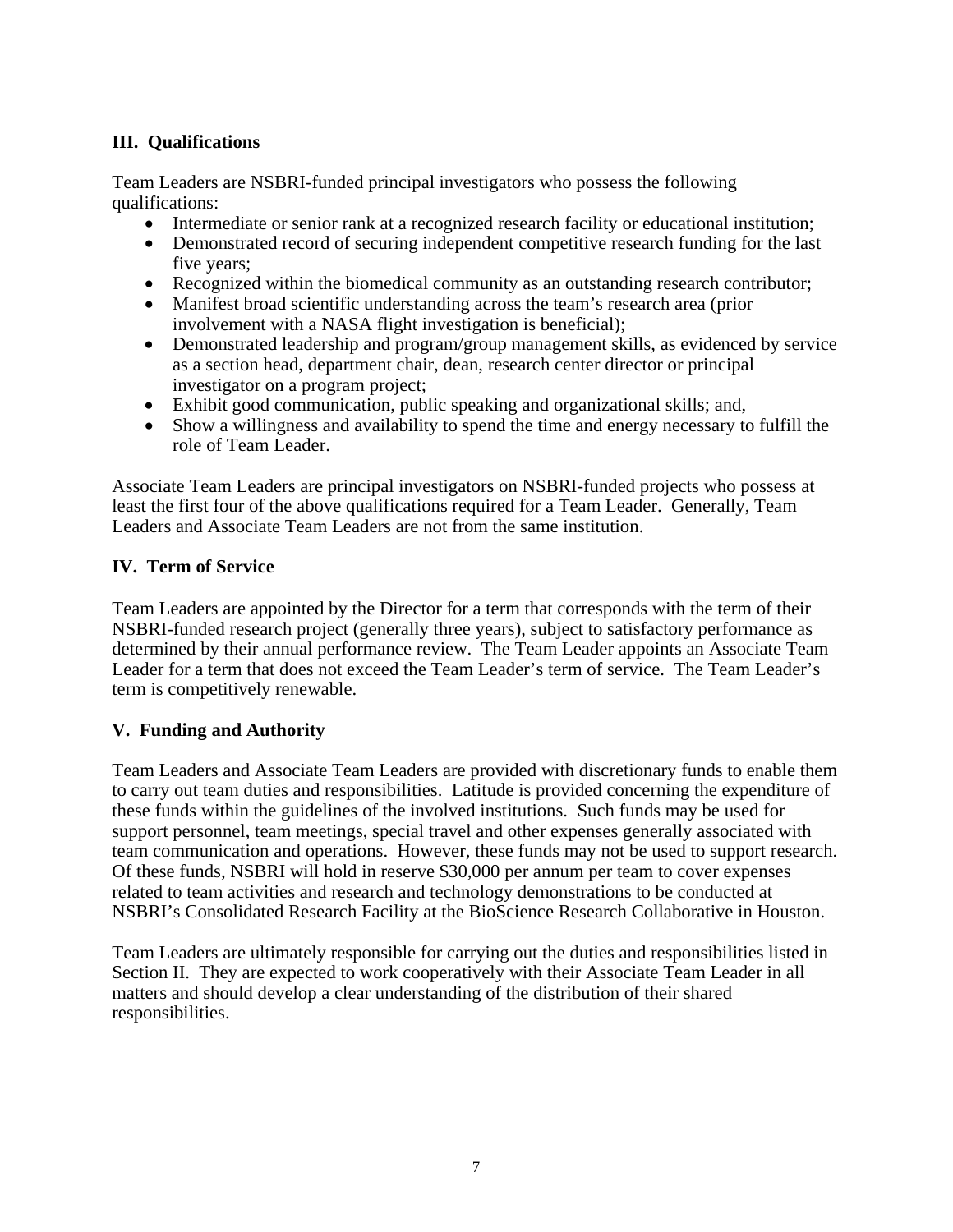# **VI. Selection**

In the period before the term of service of Team Leaders ends, an NSBRI Announcement Soliciting Team Leadership Applications will be released. Applications will be reviewed and recommendations made by the EAC. The recommendations will be discussed with NSBRI senior management and NASA, prior to the selection of Team Leaders by the NSBRI Director.

Candidates for Associate Team Leader may apply to the NSBRI Announcement Soliciting Team Leadership and/or be nominated by the Team Leader. Selection is by the Team Leader, and requires approval from NSBRI senior management.

In selection of Team Leaders and Associate Team Leaders, attempts will be made to balance the scientific and managerial expertise of candidates and to develop diversity within the Institute's research leadership.

# **VII. Training and Support**

To assist Team Leaders in performing their duties, NSBRI provides electronic reporting and managerial tools, along with training as needed. There is a monthly teleconference of Team Leadership with NSBRI senior management and key headquarters staff. Forums are held at various times each year for Team Leadership to meet as a group with the Director and Associate Director.

#### **VIII. Performance Evaluation**

Team Leader performance is assessed as follows:

- Annually, NSBRI management assesses each team, taking into account the annual team report of productivity and progress.
- Semi-annually, EAC reviews the effectiveness of the Team Leader in communicating the team vision and successes, and in discussing and handling team issues;
- Senior management, with input from NASA, periodically reviews Team Leader performance with the EAC, and formally assesses performance annually, prior to making non-competitive renewals of Team Leader awards; and,
- Every five years, an external committee appointed by NASA conducts a major review of NSBRI, including performance of Team Leaders.

Associate Team Leaders are evaluated annually by Team Leaders and senior management for contributions to their team and effectiveness in assisting the Team Leader.

In instances where Team Leader or Associate Team Leader performance needs improvement, the Associate Director, in consultation with the Director, will work constructively to remedy the situation.